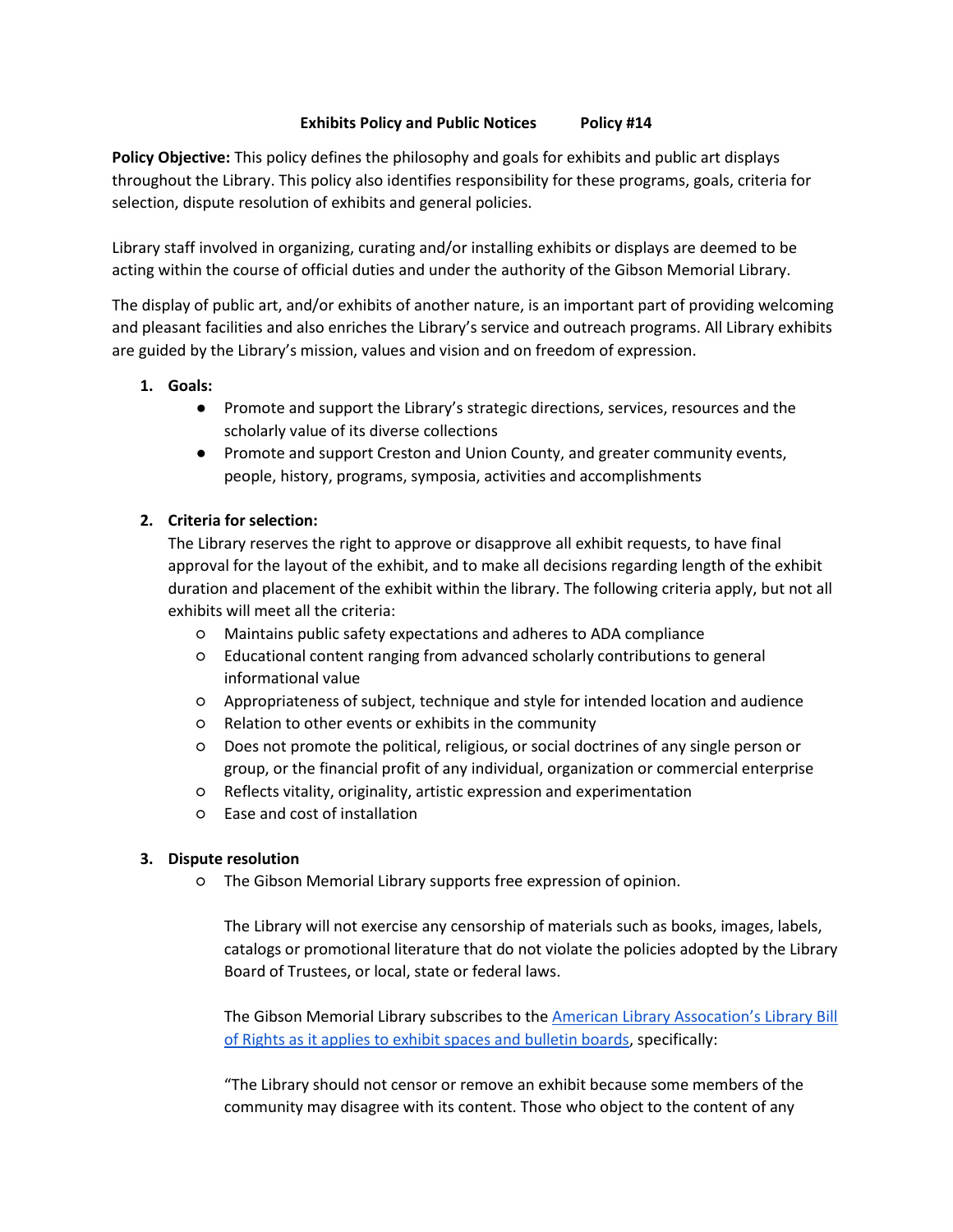exhibit held at the Library should be able to submit their complaint and/or their own exhibit proposal to be judged according to the policies established by the Library."

## ○ **Freedom of Speech Commitment:**

*"Freedom of speech is the foundation of our communities and our nation. The works this institution exhibits may awe, illuminate, challenge, unsettle, confound, provoke, and, at times, offend. We defend the freedom to create content and exhibit such work anywhere in the world, and we recognize the privilege of living in a country where creating, exhibiting, and experiencing such work is a constitutional right. To exhibit a work of art is not to endorse the work or the vision, ideas, and opinions of the artist. It is*  to uphold the right of all to experience diverse visions and views. If and when *controversies arise from the exhibition of a work of art, we welcome public discussion and debate with the belief that such discussion is integral to the experience of the art. Consistent with our fundamental commitment to freedom of speech, however, we will not censor exhibitions in response to political or ideological pressure." Source: [Museum Best Practices for Managing Controversy](https://ncac.org/wp-content/uploads/2019/07/Museum-Best-Practices-2019.pdf)*

## **4. Outside Exhibitors**

○ Outside exhibitors must furnish the Library with a list of value of each item for insurance purposes. The Library assumes no responsibility for preservation, protection, possible damage or theft of any item on display. All items placed in the Library are done so at the owner's risk. The owner will be given a statement of this and asked to sign it before the exhibit commences.

# **5. Solicitation/No Distribution**

○ No organization or individual shall solicit donations, advertise, nor sell any item on behalf of any commercial or charitable enterprise (except for the direct benefit of the library). However, posters announcing community programs or activities may be displayed for one week prior to the event, provided there is room for such displays and they are of reasonable size. Such displays shall be on a, "first come, first served" basis.

#### **Adopted:** March 1997

**Reviewed:** March 6, 2000; April 2, 2007; April 5, 2010; April 1, 2013 **Revised:** March 5, 2001; April 5, 2004; December 4, 2017; *January 2021 (This policy supersedes previous versions dated before January 2021)*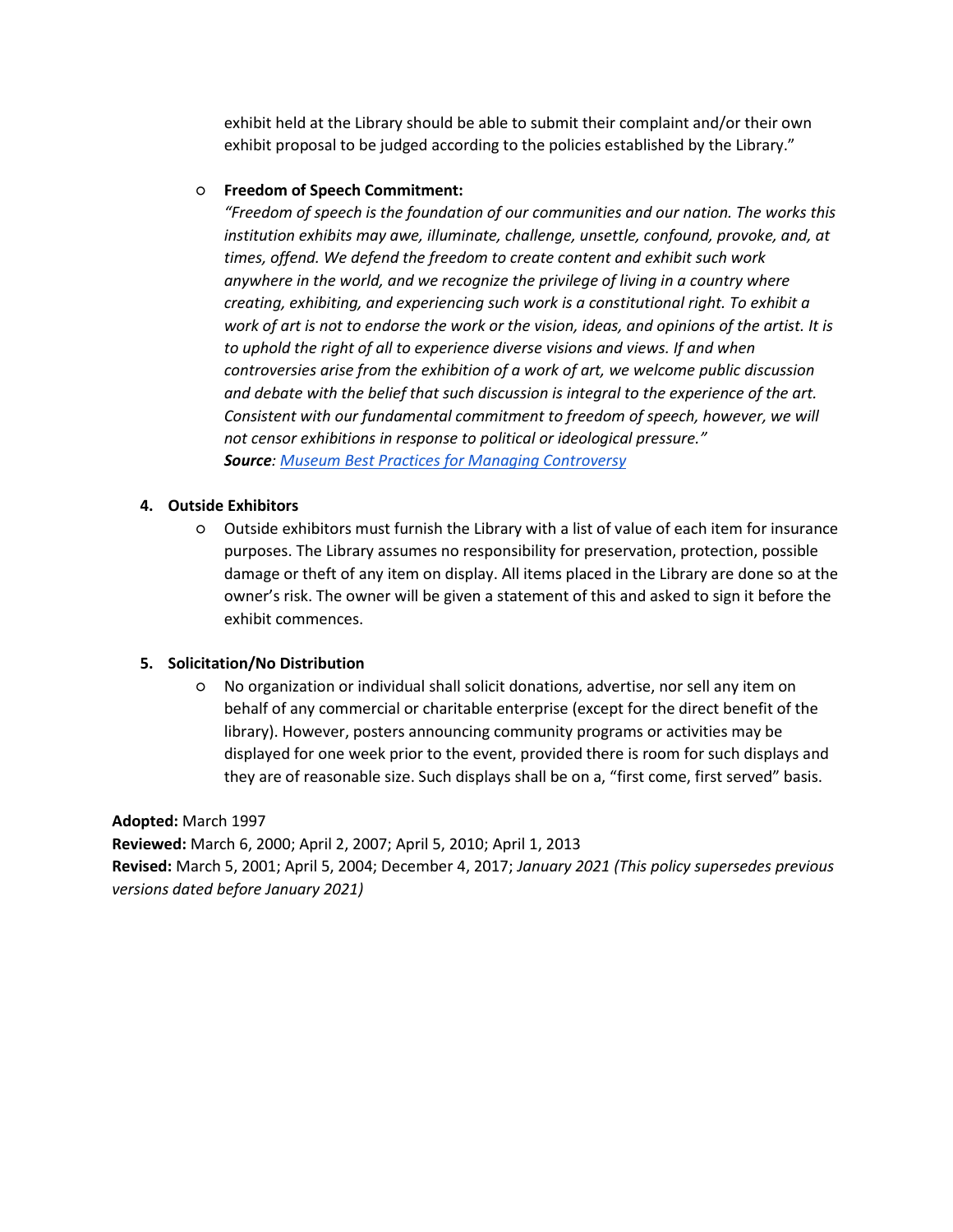| <b>Exhibits Policy - Outside Exhibitor Acknowledgement Form</b>       | Policy #14 - A |
|-----------------------------------------------------------------------|----------------|
| <b>Contact Information</b>                                            |                |
|                                                                       |                |
|                                                                       |                |
|                                                                       |                |
|                                                                       |                |
|                                                                       |                |
| <b>Exhibit Information</b>                                            |                |
|                                                                       |                |
| <b>Exhibitor Category:</b>                                            |                |
| $\Box$ Art Display                                                    |                |
| $\Box$ Cultural Display                                               |                |
| $\Box$ Issue/Organization                                             |                |
|                                                                       |                |
| Exhibit Description (include the itemized value of items on display): |                |
|                                                                       |                |
|                                                                       |                |
|                                                                       |                |
|                                                                       |                |

By signing below, I acknowledge that I have read Gibson Memorial Library's Exhibits Policy and that the information provided above on this form is accurate to the best of my knowledge. I understand that the Library is not held responsible for any items on display, and any damage or theft that may occur, while on display at Gibson Memorial Library.

\_\_\_\_\_\_\_\_\_\_\_\_\_\_\_\_\_\_\_\_\_\_\_\_\_\_\_\_\_\_\_\_\_\_\_\_\_\_\_\_\_\_\_\_\_\_\_\_\_\_\_\_\_\_\_\_\_\_\_\_\_\_\_\_\_\_\_\_\_\_\_\_\_\_\_\_\_\_\_\_\_\_\_\_\_

**Signature:** \_\_\_\_\_\_\_\_\_\_\_\_\_\_\_\_\_\_\_\_\_\_\_\_\_\_\_\_\_\_\_\_\_\_\_\_\_\_\_\_\_\_\_\_\_\_\_\_\_\_\_\_\_\_\_\_\_\_\_\_\_\_\_\_\_\_\_\_\_\_\_\_\_\_\_\_

**Date:**\_\_\_\_\_\_\_\_\_\_\_\_\_\_\_\_\_\_\_\_\_\_\_\_\_\_\_\_\_\_\_\_\_\_\_\_\_